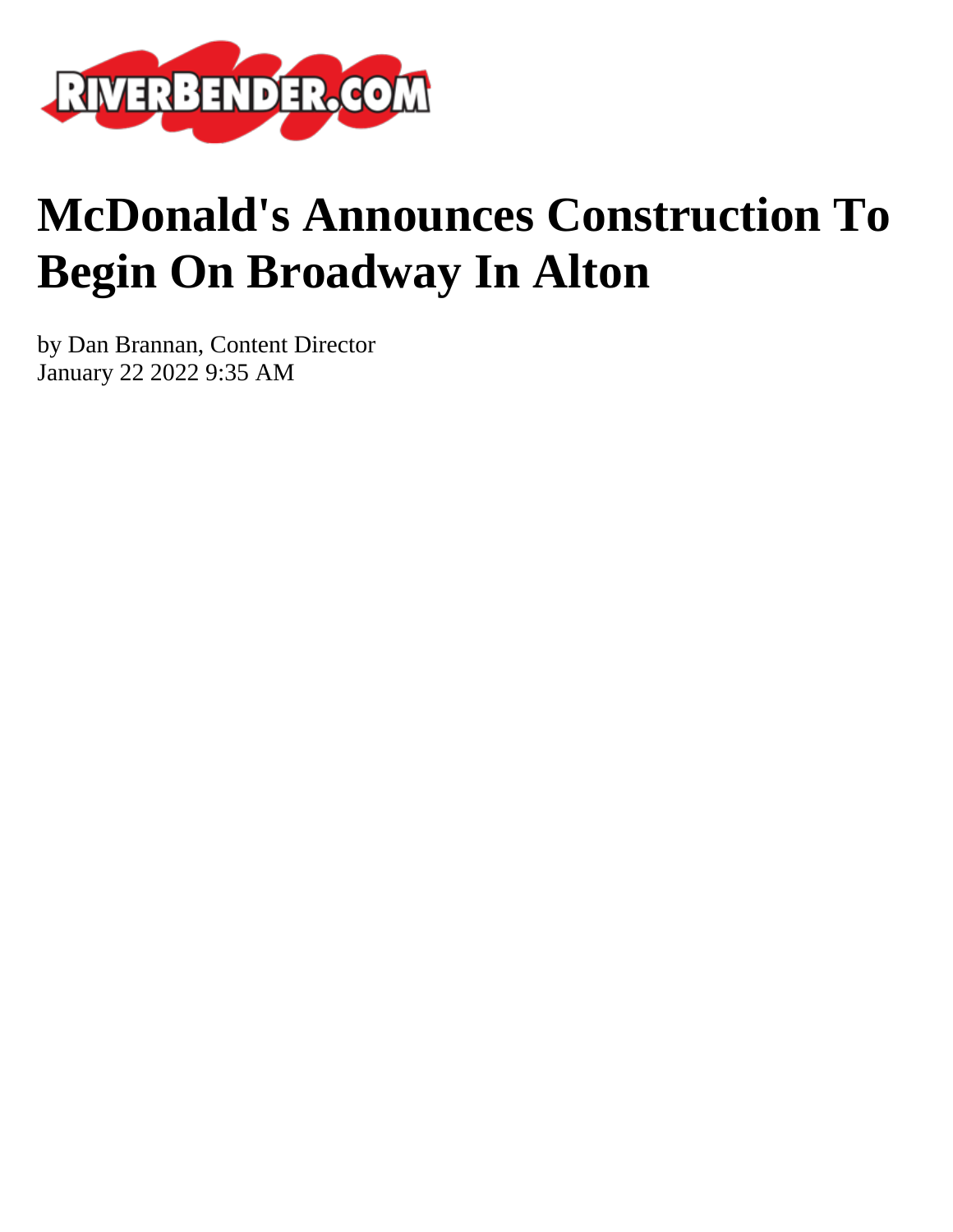

ALTON - McDonald's officials made an announcement Friday via a sign in front of the old location at 717 East Broadway in Alton that many have been waiting for with some simple words: "Construction Starts In Mid-March."